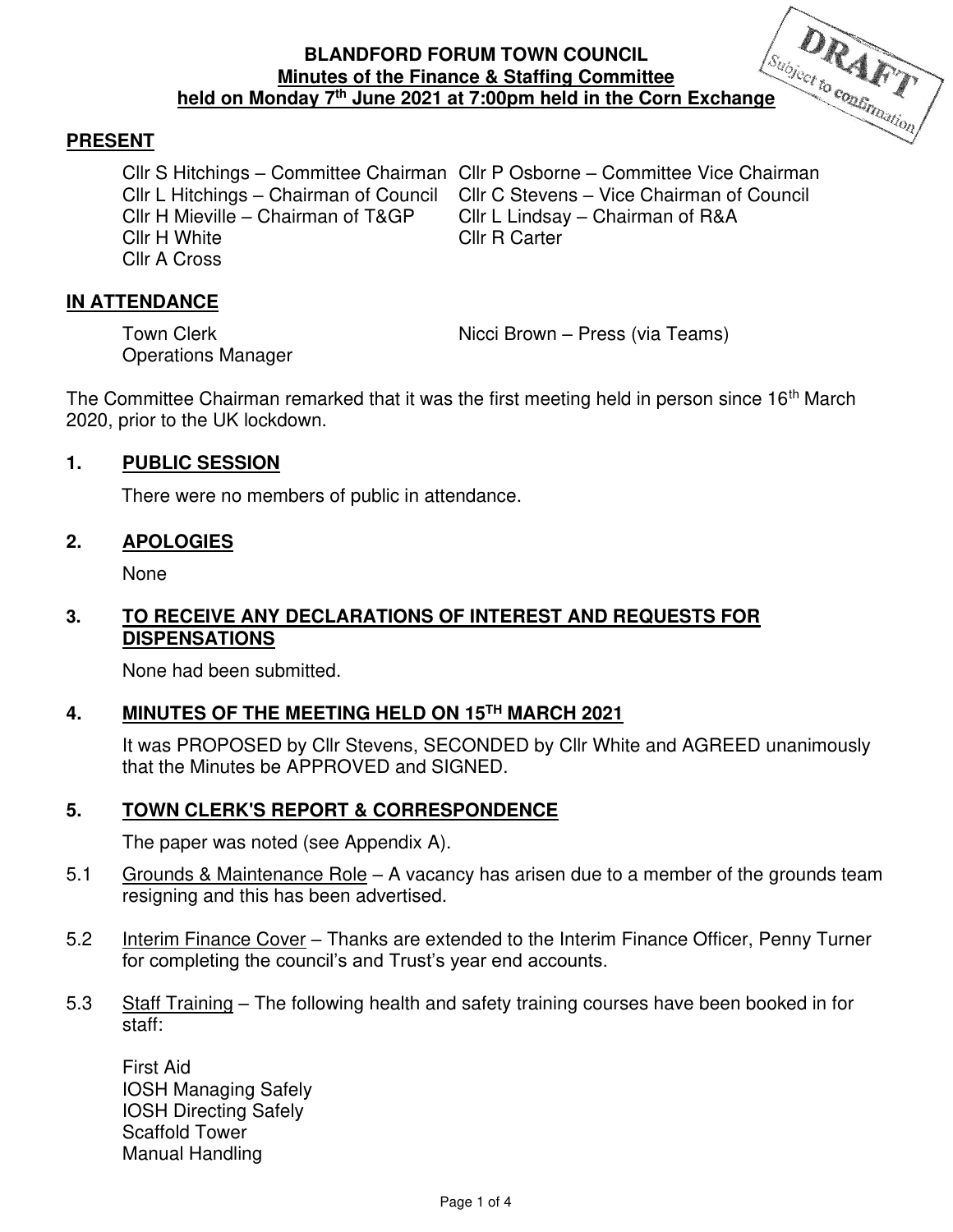# **6. ANALYTICAL REVIEW OF EXPENDITURE AGAINST BUDGET FOR THE FOLLOWING:**

- 6.1 Administration Budget for the year to 31st March 2021 The paper was noted (see Appendix B).
- 6.2 Overall Revenue Budget for the year to 31st March 2021 The paper was noted (see Appendix C).
- 6.3 General Reserves The paper was noted (see Appendix D).

# **7. ANALYTICAL REVIEW OF EXPENDITURE AGAINST BUDGET FOR THE FOLLOWING:**

- 7.1 Administration Budget for the year to 31<sup>st</sup> May 2021 The paper was noted (see Appendix E).
- 7.2 Overall Revenue Budget for the year to 31<sup>st</sup> May 2021 The paper was noted (see Appendix F).
- 7.3 Reserves Accounts as at 31<sup>st</sup> May 2021

The paper was noted (see Appendix G).

# **8. REVIEW OF FINANCE DOCUMENTATION**

- 8.1 There are no cheque payments to retrospectively approve
- 8.2 To receive and retrospectively approve direct debit payments for the period 1<sup>st</sup> February 2021 to 30th April 2021 (sheets 181-183) totalling £92,613.05

It was PROPOSED by Cllr S Hitchings, SECONDED by Cllr Osborne and AGREED unanimously that

**The direct debit payments for the period 1st February 2021 to 30th April 2021 (sheets 181-183) totalling £92,613.05 are received and retrospectively approved.** 

#### 8.3 To receive and retrospectively approve BACS payments BACS 289 to BACS 291 totalling £15,867.61

It was PROPOSED by Cllr S Hitchings, SECONDED by Cllr Osborne and AGREED unanimously that

#### **BACS payments BACS 289 to BACS 291 totalling £15,867.61 are received and retrospectively approved.**

8.4 To receive and retrospectively approve CHAPS payments CHAPS 015-016 totalling £930,264.38

It was PROPOSED by Cllr S Hitchings, SECONDED by Cllr Osborne and AGREED unanimously that

#### **CHAPS payments CHAPS 015-016 totalling £930,264.38 are received and retrospectively approved.**

8.5 To receive and retrospectively approve Online Faster Payments FP034 to FP050 totalling £1,044,114.30 (which includes payments to other Town council bank accounts)

It was PROPOSED by Cllr S Hitchings, SECONDED by Cllr Osborne and AGREED unanimously that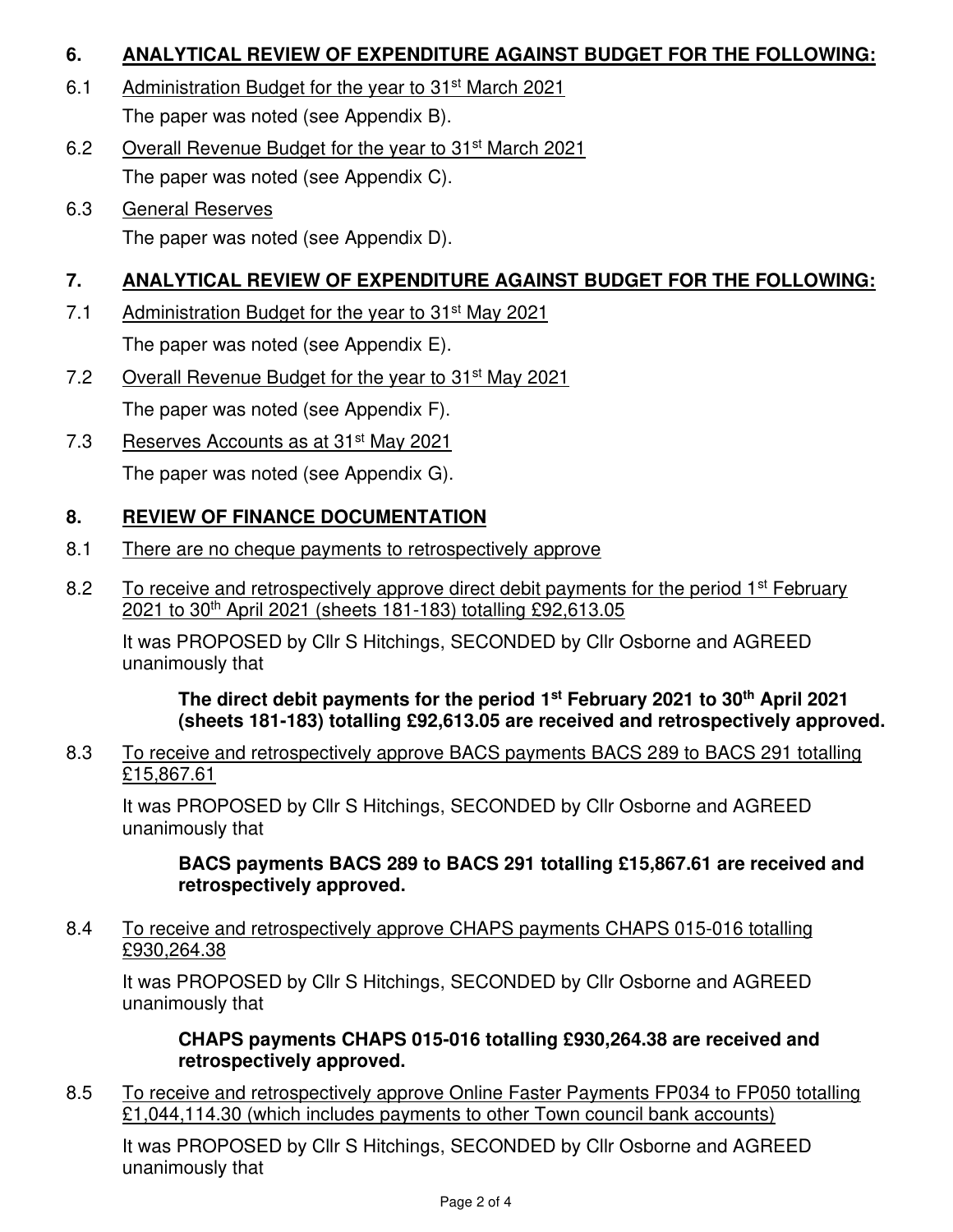8.5 To receive and retrospectively approve Online Faster Payments FP034 to FP050 totalling £1,044,114.30 (which includes payments to other Town council bank accounts (cont.)

#### **Online Faster Payments FP034 to FP050 totalling £1,044,114.30 are approved retrospectively.**

8.6 Retrospective approval of the Investment Account for the period 28<sup>th</sup> February to 28<sup>th</sup> May 2021

The paper was noted (see Appendix H).

It was PROPOSED by Cllr L Hitchings, SECONDED by Cllr Carter and AGREED unanimously that

#### **The Investment Account and Property Fund Investment for the period 28th February 2021 to 28th May 2021 is approved retrospectively.**

#### 8.7 Report by Chairman on Bank Reconciliation and Petty Cash check

Cllr S Hitchings carried out a petty cash check and found it to be £5.95 over and this will be recorded in the accounts accordingly as an investigation has been carried out and the source cannot be determined.

Cllr S Hitchings confirmed that the monthly bank reconciliation had been undertaken during the period and everything was found to be in order.

#### 8.8 Bank Reconciliation to 30<sup>th</sup> April 2021

The paper was noted (see Appendix I).

#### **9. INTERNAL AUDITOR'S REPORT**

The paper was noted (see Appendix J) and the Chairman highlighted the minor issues raised by the Internal Auditor, which is excellent especially considering the Interim Finance Officer has achieved this without previous council experience, and he also noted how supportive and helpful the Internal Auditor has been during the RFO's absence.

# **10. REVIEW OF END OF YEAR ACCOUNTS 2020/21**

The paper was sent to Councillors via email due to the size of the document. The Town Clerk noted the Interim Finance Officer's efforts in producing the annual accounts and praised her for the work involved.

It was PROPOSED by Cllr Cross, SECONDED by Cllr L Hitchings and AGREED unanimously that a **RECOMMENDATION is made to full council that** 

# **The end of year accounts for 2020/2021 are approved.**

**ACTION: TOWN COUNCIL** 

# **11. TO CONSIDER GRANT APPLICATIONS**

11.1 Blandford Snooker Club (no previous applications)

The paper was noted (see Appendix K).

It was PROPOSED by Cllr Cross, SECONDED by Cllr Stevens and AGREED unanimously that a **RECOMMENDATION is made to full Council that**

**A grant of £1,500 is approved for plaster work required (Expenditure Authority: Localism Act 2011 s1-8).** 

**ACTION: TOWN COUNCIL**